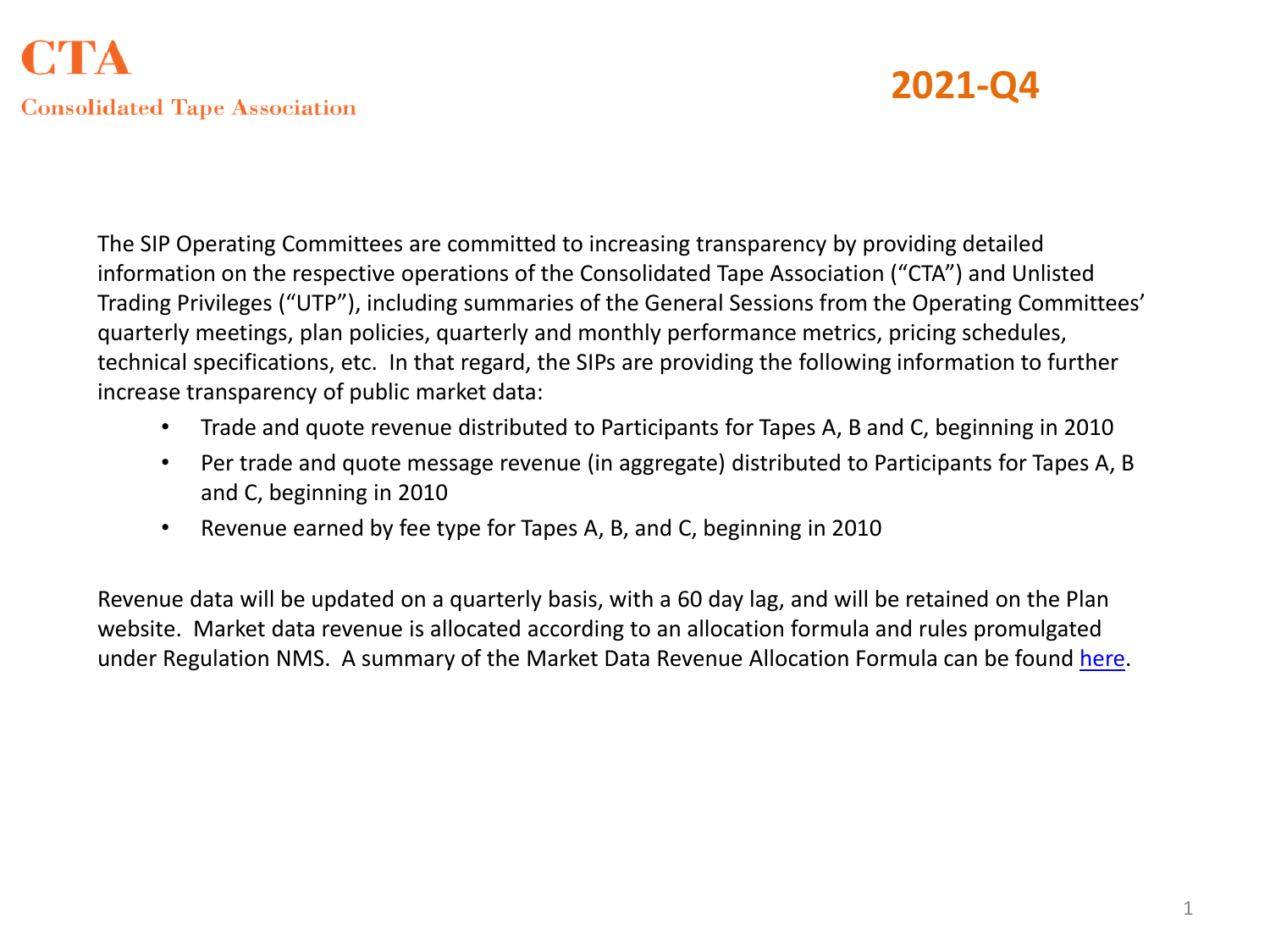# **CTA**

#### **Consolidated Tape Association**

## Tape A Trade & Quote Revenue Distributed to Participants

|                      | 2010           |                |              | 2011            |               |             | 2012           |                |              | 2013           |                |              | 2014           |                |              | 2015           |               |              |
|----------------------|----------------|----------------|--------------|-----------------|---------------|-------------|----------------|----------------|--------------|----------------|----------------|--------------|----------------|----------------|--------------|----------------|---------------|--------------|
| Exchange             | Quoting        | <b>Trading</b> | <b>Total</b> | Quoting         | Trading       | Total       | Quoting        | <b>Trading</b> | <b>Total</b> | Quoting        | <b>Trading</b> | <b>Total</b> | Quoting        | <b>Trading</b> | <b>Total</b> | Quoting        | Trading       | <b>Total</b> |
| CBOE BYX             | 185,057        | 90,650         | 275,707      | 2,911,899       | 1,954,956     | 4,866,855   | 3,290,510      | 2,586,989      | 5,877,499    | 2,092,082      | 1,635,099      | 3,727,182    | 3,318,033      | 2,477,405      | 5,795,437    | 4,142,257      | 3,412,623     | 7,554,880    |
| CBOE BZX             | 7,960,569      | 6,631,713      | 14,592,282   | 7,846,449       | 6,385,664     | 14,232,112  | 8,004,744      | 6,498,207      | 14,502,951   | 7,323,226      | 5,713,900      | 13,037,125   | 7,039,455      | 5,386,165      | 12,425,620   | 7,670,939      | 5,806,016     | 13,476,954   |
| CBOE CBSX            | 225,993        | 81,538         | 307,532      | 66,739          | 40.539        | 107,277     | 1,115,217      | 272,584        | 1,387,802    | 1,698,370      | 357,821        | 2,056,191    | 230,143        | 55,919         | 286,062      |                |               |              |
| CBOE EDGA            | 1,636,372      | 1,273,434      | 2,909,806    | 3,398,590       | 2,725,075     | 6,123,665   | 2,230,421      | 1,847,646      | 4,078,067    | 2,414,665      | 2,097,298      | 4,511,963    | 2,461,859      | 1,951,584      | 4,413,444    | 2,405,030      | 2,026,803     | 4,431,834    |
| CBOE EDGX            | 3,031,054      | 1,547,044      | 4,578,098    | 8,027,105       | 5,217,021     | 13,244,126  | 9,426,636      | 5,749,994      | 15,176,630   | 10,540,360     | 6,169,298      | 16,709,658   | 8,457,670      | 4,675,711      | 13,133,381   | 7,568,678      | 4,758,028     | 12,326,706   |
| NASDAQ               | 18,423,044     | 13,813,681     | 32, 236, 725 | 16,957,934      | 12,595,192    | 29,553,126  | 15,571,558     | 11,142,419     | 26,713,976   | 15,061,830     | 10,465,731     | 25,527,561   | 15,844,927     | 11,793,408     | 27,638,335   | 17,892,271     | 13,241,880    | 31,134,151   |
| NASDAQ BX            | 2,772,141      | 2,302,913      | 5,075,054    | 1,767,855       | 1,475,786     | 3,243,642   | 2,731,407      | 2,116,298      | 4,847,704    | 3,152,682      | 2,116,404      | 5,269,086    | 3,111,869      | 2,084,854      | 5,196,723    | 3,290,352      | 1,828,038     | 5,118,390    |
| NASDAQ ISE           | 5,696,209      | 838,380        | 6,534,589    |                 |               |             |                |                |              |                |                |              |                |                |              |                |               |              |
| NASDAQ PSX           | 251,655        | 71,223         | 322,878      | 1,316,988       | 352,838       | 1,669,827   | 1,836,282      | 376,713        | 2,212,996    | 1,173,833      | 263,718        | 1,437,551    | 889,155        | 334,986        | 1,224,141    | 1,963,938      | 728,808       | 2,692,745    |
| <b>NYSE</b>          | 29,361,688     | 27,203,854     | 56, 565, 542 | 28,458,408      | 26,141,933    | 54,600,342  | 25,129,176     | 21,447,519     | 46,576,694   | 23,803,665     | 19,727,772     | 43,531,437   | 22,790,136     | 17,507,053     | 40,297,189   | 26,801,385     | 20, 354, 417  | 47,155,802   |
| NYSE AMERICAN        |                |                |              |                 |               |             |                |                |              |                |                |              |                |                |              |                |               |              |
| NYSE ARCA            | 17,469,892     | 11,727,169     | 29,197,061   | 15,037,447      | 10,364,154    | 25,401,601  | 13,384,008     | 9,109,251      | 22,493,259   | 12,961,520     | 8,115,334      | 21,076,854   | 11,468,689     | 7,771,820      | 19,240,510   | 11,399,447     | 7,376,915     | 18,776,362   |
| NYSE CHICAGO         | 145,590        | 149,772        | 295,362      | 85,350          | 45.649        | 130,999     | 6,517          | 96,483         | 103,000      | 8,191          | 110,850        | 119,041      | 12,835         | 108,054        | 120,889      | 11.147         | 121,287       | 132,434      |
| <b>NYSE NATIONAL</b> | 2,329,359      | 575,801        | 2,905,160    | 2,601,355       | 514,135       | 3,115,490   | 1,892,336      | 289,158        | 2,181,494    | 2,087,668      | 308,025        | 2,395,693    | 341,980        | 89,625         | 431,604      |                |               |              |
| <b>FINRA ADF</b>     | 187,037        | 69,062         | 256,098      |                 |               |             |                |                |              |                |                |              | 1,405,708      | 616,598        | 2,022,306    | 86.238         | 40.262        | 126,500      |
| TRF-NASDAQ CARTERET  |                | 21,414,061     | 21,414,061   |                 | 18,610,851    | 18,610,851  |                | 20,613,051     | 20,613,051   |                | 22,636,403     | 22,636,403   |                | 19,924,281     | 19,924,281   |                | 20,695,763    | 20,695,763   |
| TRF-NYSE             |                | 1,885,367      | 1,885,367    |                 | 1,972,924     | 1,972,924   |                | 2,472,501      | 2,472,501    |                | 2,600,442      | 2,600,442    |                | 2,594,994      | 2,594,994    |                | 2,840,845     | 2,840,845    |
| <b>Total Tape A</b>  | 89,675,660     | 89,675,661     | 179,351,321  | 88,476,120      | 88,396,717    | 176,872,837 | 84,618,812     | 84,618,812     | 169,237,624  | 82,318,092     | 82,318,093     | 164,636,185  | 77,372,458     | 77,372,457     | 154,744,915  | 83,231,687     | 83,231,686    | 166,463,372  |
| # of Messages        | 71,390,988,167 | 3,671,775.114  |              | 104,403,545,748 | 4,555,708,436 |             | 77,195,726,690 | 3,799.127,816  |              | 71,784,019,015 | 3,823,391,804  |              | 79,093,674,844 | 5,028,885.746  |              | 86,185,986,505 | 5,384,439,280 |              |
| Revenue/Messages     | 0.0013         | 0.0244         |              | 0.0008          | 0.0194        |             | 0.0011         | 0.0223         |              | 0.0011         | 0.0215         |              | 0.0010         | 0.0154         |              | 0.0010         | 0.0155        |              |

|                            | 2016           |                |               | 2017           |                |               | 2018           |                |                           | 2019           |                |                | 2020            |                |                           | 2021            |                |                           |
|----------------------------|----------------|----------------|---------------|----------------|----------------|---------------|----------------|----------------|---------------------------|----------------|----------------|----------------|-----------------|----------------|---------------------------|-----------------|----------------|---------------------------|
| Exchange                   | Quoting        | <b>Trading</b> | <b>Total</b>  | Quoting        | <b>Trading</b> | <b>Total</b>  | Quoting        | <b>Trading</b> | <b>Total</b>              | Quoting        | <b>Trading</b> | <b>Total</b>   | Quoting         | <b>Trading</b> | <b>Total</b>              | <b>Quoting</b>  | <b>Trading</b> | <b>Total</b>              |
| <b>CBOE BYX</b>            | 4,277,367      | 3,535,368      | 7,812,735     | 4,943,568      | 4,229,255      | 9,172,823     | 4,879,889      | 3,984,179      | 8.864.068                 | 3,451,181      | 2,972,491      | $6,423,671$ \$ | 2,115,962       | 1,679,186      | 3,795,148                 | 2,069,044       | 1,382,268      | 3,451,311                 |
| <b>CBOE BZX</b>            | 7,312,892      | 5,222,273      | 12,535,164    | 7,621,881      | 5,152,991      | 12,774,872    | 8,743,633      | 5,685,198      | 14,428,831                | 9,560,962      | 5,114,541      | 14,675,503     | 10,456,809      | 6,241,058      | 16,697,866                | 6,073,273       | 4,487,507      | 10,560,780                |
| <b>CBOE EDGA</b>           | 2,474,742      | 2,032,659      | 4,507,401     | 1,758,769      | 1,436,684      | 3,195,453     | 1,462,120      | 1,165,490      | 2,627,610                 | 3,730,499      | 2,463,256      | 6,193,755      | 4,031,005       | 2,348,088      | 6,379,093                 | 2,850,918       | 1,796,148      | 4,647,067                 |
| <b>CBOE EDGX</b>           | 7,621,608      | 4,711,566      | 12.333.174    | 7,921,221      | 4.510.647      | 12,431,869    | 7,906,648      | 4,549,276      | 12,455,923                | 5,841,621      | 3,501,518      | 9.343.139      | 7.022.934       | 4,165,792      | 11,188,726                | 8,287,946       | 5,039,307      | 13,327,253                |
| IEX                        | 600.501        | 537,514        | 1.138.015     | 1,534,423      | 2,226,555      | 3,760,977     | 2.249.947      | 2,718,058      | 4.968.005                 | 2.072.498      | 3.066.544      | 5.139.042      | 2,985,927       | 3,380,670      | 6.366.597                 | 7,206,659       | 4,016,142      | 11,222,801                |
| <b>LTSE</b>                |                |                |               |                |                |               |                |                |                           |                |                |                | 24,951          | 411            | 25,362                    | 7,621           | 559            | 8,180                     |
| <b>MIAX PEARL</b>          |                |                |               |                |                |               |                |                |                           |                |                |                | 250,107         | 9,708          | 259,815                   | 2,621,007       | 279,719        | 2,900,726                 |
| <b>MEMX</b>                |                |                |               |                |                |               |                |                |                           |                |                |                | 335,892         | 84,701         | 420.593                   | 4,278,127       | 1,751,802      | 6,029,929                 |
| <b>NASDAQ</b>              | 15.576.502     | 10.936.906     | 26.513.408    | 15,273,323     | 10.139.012     | 25,412,335    | 15,725,550     | 11,128,532     | 26.854.082                | 18,370,360     | 12.335.907     | 30,706,267     | 21,164,339      | 13.743.493     | 34.907.832                | 16,553,910      | 12.646.007     | 29,199,916                |
| <b>NASDAQ BX</b>           | 3,382,177      | 2,337,252      | 5,719,428     | 4,876,965      | 3,471,055      | 8,348,019     | 5,127,444      | 3,431,478      | 8,558,922                 | 2,221,721      | 1,814,576      | 4,036,297      | 803,536         | 932,858        | 1,736,394                 | 511,316         | 687,122        | 1,198,438                 |
| <b>NASDAQ PSX</b>          | 1,755,287      | 558,363        | 2,313,650     | 1,063,574      | 464.692        | 1,528,265     | 929,336        | 433,948        | 1,363,284                 | 945,625        | 384,728        | 1,330,353      | 1,012,270       | 421,444        | 1,433,715                 | 1,228,368       | 442.154        | 1,670,522                 |
| <b>NYSE</b>                | 27,535,228     | 21,402,872     | 48,938,100    | 26,467,304     | 21,243,354     | 47,710,658    | 24,206,311     | 20,000,207     | 44,206,518                | 24,740,151     | 20,201,985     | 44,942,136     | 25,001,093      | 21,050,761     | 46,051,853                | 25,924,534      | 22,526,651     | 48,451,186                |
| <b>NYSE AMERICAN</b>       |                |                |               | 99,930         | 39,359         | 139,290       | 316,545        | 159,291        | 475,835                   | 269,038        | 171,302        | 440,340        | 469.172         | 236,935        | 706.107                   | 560,190         | 258,692        | 818,882                   |
| <b>NYSE ARCA</b>           | 10,950,173     | 6,640,244      | 17,590,417    | 10,570,302     | 6,021,897      | 16,592,199    | 9,139,168      | 5,317,312      | 14,456,480                | 8,102,122      | 4,537,780      | 12,639,903     | 9,512,666       | 5,391,219      | 14,903,885                | 8,339,983       | 5,296,294      | 13,636,277                |
| <b>NYSE CHICAGO</b>        | 31,320         | 106,912        | 138,232       | 185,561        | 114,190        | 299,751       | 230,975        | 123,626        | 354,601                   | 314,417        | 138,643        | 453,060        | 798,923         | 116,539        | 915,462                   | 1,557,812       | 120,159        | 1,677,971                 |
| <b>NYSE NATIONAL</b>       | 17,370         | 5.994          | 23.364        | 2.566          | 1.081          | 3.647         | 967,028        | 378,986        | 1.346.014                 | 1,835,072      | 962.534        | 2,797,606      | 1.598.476       | 1,032,193      | 2,630,668                 | 1,330,370       | 923,511        | 2,253,881                 |
| <b>FINRA ADF</b>           |                |                |               |                |                |               |                |                |                           |                |                |                |                 |                |                           |                 |                |                           |
| <b>TRF-NASDAQ CARTERET</b> |                | 20,890,078     | 20,890,078    |                | 21,792,419     | 21,792,419    |                | 20,794,023     | 20,794,023                |                | 20,819,531     | 20,819,531     |                 | 23,059,457     | 23,059,457                |                 | 24,491,752     | 24,491,752                |
| <b>TRF-NASDAQ CHICAGO</b>  |                |                |               |                |                |               |                |                |                           |                | 49,881         | 49,881         |                 | 143,906        | 143,906                   |                 | 144,580        | 144,580                   |
| <b>TRF-NYSE</b>            |                | 2,617,163      | 2,617,163     |                | 1.476.197      | 1,476,197     |                | 2,014,989      | 2,014,989                 |                | 2.920.051      | 2.920.051      |                 | 3,545,645      | 3,545,645                 |                 | 3,110,702      | 3,110,702                 |
| <b>Total Tape A</b>        | 81,535,166     | 81,535,165     | \$163,070,331 | 82,319,387     | 82,319,388     | \$164,638,775 | 81,884,594     | 81,884,593     | $\frac{1}{2}$ 163,769,187 | 81,455,267     | \$31,455,268   | \$162,910,535  | 87,584,062      | 87,584,062     | $\frac{1}{2}$ 175.168.125 | 89,401,077      | 89,401,077     | $\frac{1}{2}$ 178,802,153 |
| # of Messages              | 97,526,648,969 | 5,673,875,575  |               | 72,412,227,177 | 4,977,926,985  |               | 98,172,020,696 | 5,554,498,588  |                           | 84,133,477,688 | 5,581,403,107  |                | 107,149,510,596 | 7,960,741,510  |                           | 141,959,858,547 | 8,430,806,260  |                           |
| <b>Revenue/Messages</b>    | 0.0008         | 0.0144         |               | 0.0011         | 0.0165         |               | 0.0008         | 0.0147         |                           | 0.0010         | 0.0146         |                | 0.0008          | 0.0110         |                           | 0.0006          | 0.0106         |                           |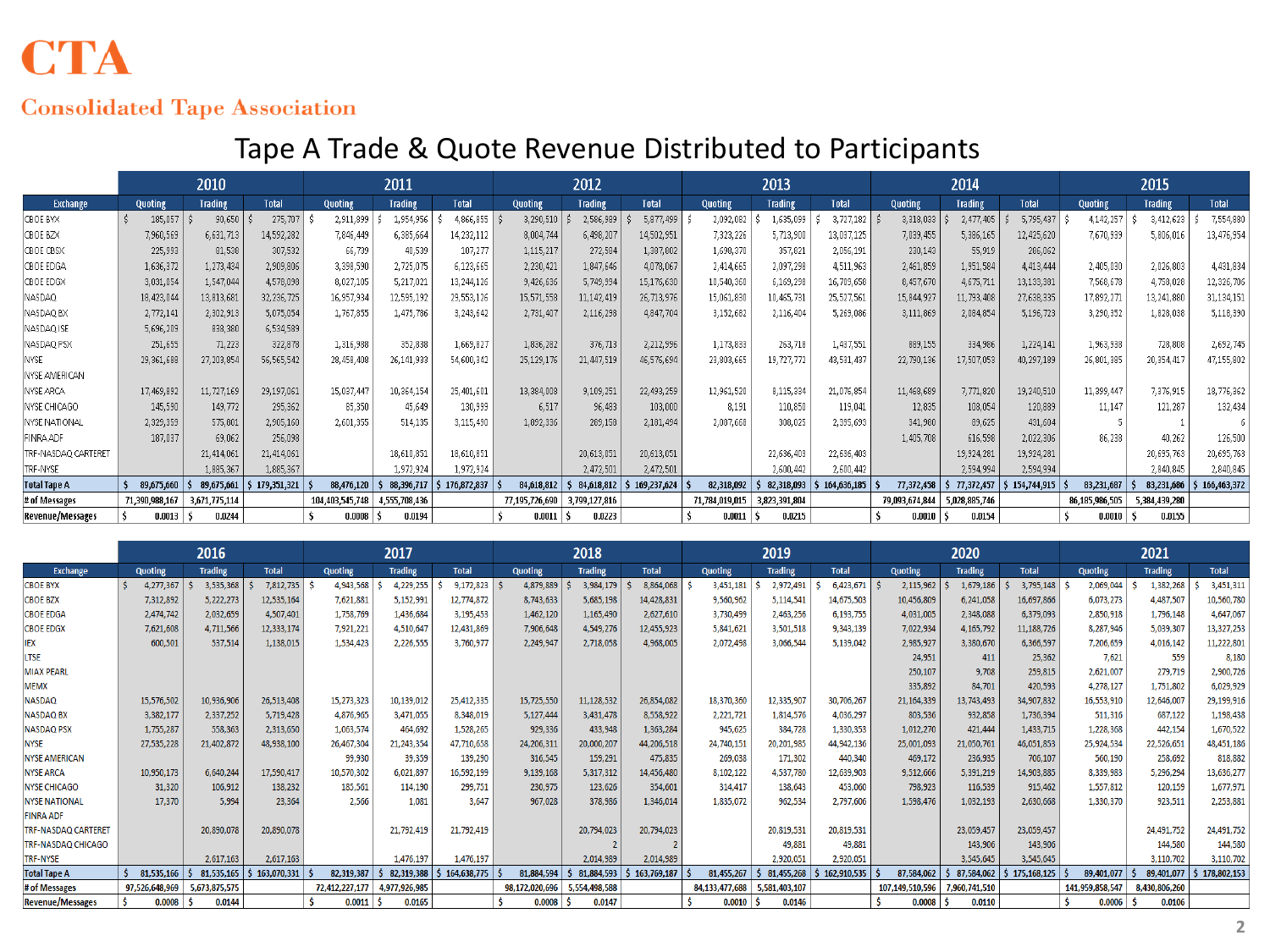# **CTA**

#### **Consolidated Tape Association**

### Tape B Trade & Quote Revenue Distributed to Participants

|                      | 2010           |               |              | 2011           |                |              | 2012           |                |              |                | 2013           |              |                | 2014          |              | 2015           |               |              |
|----------------------|----------------|---------------|--------------|----------------|----------------|--------------|----------------|----------------|--------------|----------------|----------------|--------------|----------------|---------------|--------------|----------------|---------------|--------------|
| Exchange             | Quoting        | Trading       | <b>Total</b> | Quoting        | <b>Trading</b> | <b>Total</b> | Quoting        | <b>Trading</b> | <b>Total</b> | Quoting        | <b>Trading</b> | <b>Total</b> | Quoting        | Trading       | <b>Total</b> | Quoting        | Trading       | <b>Total</b> |
| CBOE BYX             | 64,453         | 32,831        | 97,284       | 891,109        | 919,634        | 1,810,743    | 1,398,910      | 1,235,620      | 2,634,530    | 1,170,283      | 1,001,112      | 2,171,396    | 1,558,372      | 1,427,451     | 2,985,823    | 2,081,342      | 2,102,617     | 4,183,959    |
| CBOE BZX             | 9,558,864      | 7,793,638     | 17,352,502   | 8,736,293      | 6,844.525      | 15,580,819   | 7,758,492      | 5,485,616      | 13,244,108   | 7,958,331      | 4,777,614      | 12,735,945   | 6,995,665      | 3,992,681     | 10,988,345   | 6,754,066      | 3,708,895     | 10,462,961   |
| CBOE CBSX            | 423,750        | 216,169       | 639,919      | 349,292        | 206,050        | 555,342      | 280,723        | 278,462        | 559,184      | 316,132        | 301,596        | 617,728      | 63,906         | 80,702        | 144,608      |                |               |              |
| CBOE EDGA            | 836,084        | 646,244       | 1,482,328    | 2,443,205      | 1,854,806      | 4,298,011    | 2,071,495      | 1,543,856      | 3,615,351    | 1,834,374      | 1,732,551      | 3,566,925    | 2,114,088      | 1,470,790     | 3,584,878    | 2,538,472      | 1,521,060     | 4,059,531    |
| CBOE EDGX            | 2,149,601      | 1,209,882     | 3,359,483    | 5,580,609      | 3,323,245      | 8,903,855    | 4,937,527      | 3,184,063      | 8,121,590    | 5,156,462      | 3,341,666      | 8,498,128    | 4,991,575      | 2,759,577     | 7,751,152    | 5,816,776      | 3,490,275     | 9,307,051    |
| NASDAQ               | 11,650,166     | 9,572,987     | 21, 223, 154 | 11,011,841     | 8.914.308      | 19,926,149   | 10,249,315     | 7,363,250      | 17,612,565   | 9,262,933      | 5,772,955      | 15,035,887   | 7,463,908      | 4,525,691     | 11,989,599   | 7,435,737      | 4,437,104     | 11,872,841   |
| NASDAQ BX            | 1,374,955      | 1,248,373     | 2,623,328    | 711, 791       | 939,457        | 1,651,248    | 1,213,476      | 1,281,539      | 2,495,015    | 1,228,195      | 1,207,501      | 2,435,696    | 1,319,889      | 1,175,848     | 2,495,737    | 1,549,308      | 1,148,873     | 2,698,182    |
| NASDAQ ISE           | 3,149,092      | 423,074       | 3,572,166    |                |                |              |                |                |              |                |                |              |                |               |              |                |               |              |
| NASDAQ PSX           | 167,628        | 39,279        | 206,907      | 1,330,616      | 493,735        | 1,824,351    | 2,338,282      | 485,429        | 2,823,711    | 2,039,683      | 423,298        | 2,462,981    | 1,331,753      | 273,233       | 1,604,986    | 1,702,310      | 405,490       | 2,107,800    |
| <b>NYSE</b>          |                | 41            | 41           |                |                |              |                |                |              |                |                |              |                |               |              |                |               |              |
| <b>NYSE AMERICAN</b> | 1,081,990      | 930,725       | 2,012,715    | 972,913        | 901,328        | 1,874,242    | 885,746        | 734,447        | 1,620,194    | 642,957        | 571,058        | 1,214,015    | 655,995        | 477,039       | 1,133,035    | 655,570        | 430,240       | 1,085,810    |
| NYSE ARCA            | 18,086,185     | 13,567,584    | 31,653,768   | 16,369,587     | 12,486,777     | 28,856,364   | 14,216,657     | 9,949,060      | 24,165,717   | 14,382,363     | 9,481,221      | 23, 863, 585 | 12,245,115     | 8,389,325     | 20,634,440   | 13,322,526     | 8,879,806     | 22, 202, 332 |
| NYSE CHICAGO         | 860,213        | 148,367       | 1,008,580    | 1,193,739      | 174,509        | 1,368,249    | 822,438        | 141,797        | 964,235      | 824,646        | 134,830        | 959,476      | 904,648        | 119,907       | 1,024,554    | 2,187,011      | 154,763       | 2,341,774    |
| <b>NYSE NATIONAL</b> | 1,250,012      | 419,803       | 1,669,815    | 1,371,422      | 224.608        | 1,596,031    | 1,547,965      | 166,209        | 1,714,174    | 1,632,510      | 231,482        | 1,863,992    | 281,492        | 54,166        | 335,658      |                |               |              |
| <b>FINRA ADF</b>     | 78.857         | 23,761        | 102,618      |                |                |              |                |                |              |                |                |              | 1,154,958      | 376,807       | 1,531,765    | 92.028         | 40.191        | 132,219      |
| TRF-NASDAQ CARTERET  |                | 14,024,283    | 14.024.283   |                | 13,083,291     | 13,083,291   |                | 14,962,137     | 14,962,137   |                | 16,209,699     | 16,209,699   |                | 14,385,081    | 14,385,081   |                | 16,287,167    | 16,287,167   |
| TRF-NYSE             |                | 434,809       | 434,809      |                | 596,144        | 596,144      |                | 909,540        | 909,540      |                | 1,262,285      | 1,262,285    |                | 1,573,065     | 1,573,065    |                | 1,528,665     | 1,528,665    |
| <b>Total Tape B</b>  | 50,731,849     | 50,731,850    | 101,463,699  | 50,962,418     | 50,962,418     | 101,924,836  | 47,721,026     | 47,721,026     | 95,442,052   | 46,448,869     | 46,448,870     | 92,897,739   | 41,081,363     | 41,081,363    | 82,162,726   | 44,135,145     | 44,135,146    | 88,270,292   |
| # of Messages        | 41,957,044,166 | 1,390,600,162 |              | 61,540,607,186 | 2,174,729,819  |              | 39,892,597,216 | 965,448,833    |              | 33,017,131,014 | 882,558,056    |              | 40,532,480,205 | 1,297,943,845 |              | 46,812,487,725 | 1,519,658,113 |              |
| Revenue/Messages     | 0.0012         | 0.0365        |              | 0.0008         | 0.0234         |              | 0.0012         | 0.0494         |              | 0.0014         | 0.0526         |              | 0.0010         | 0.0317        |              | 0.0009         | 0.0290        |              |

|                         | 2016           |                |              | 2017           |                |              | 2018           |                |                 | 2019           |                |              | 2020            |                |               | 2021               |                |              |
|-------------------------|----------------|----------------|--------------|----------------|----------------|--------------|----------------|----------------|-----------------|----------------|----------------|--------------|-----------------|----------------|---------------|--------------------|----------------|--------------|
| <b>Exchange</b>         | Quoting        | <b>Trading</b> | <b>Total</b> | Quoting        | <b>Trading</b> | <b>Total</b> | Quoting        | <b>Trading</b> | <b>Total</b>    | Quoting        | <b>Trading</b> | <b>Total</b> | Quoting         | <b>Trading</b> | <b>Total</b>  | Quoting            | <b>Trading</b> | <b>Total</b> |
| <b>CBOE BYX</b>         | 2,487,341      | 2,493,724      | 4,981,065    | 2,381,904      | 2,628,566      | 5,010,470    | 2,046,547      | 2.464,748      | 4,511,295<br>-Ś | 1,572,775      | 2,075,542      | 3,648,317    | 1,148,868       | 1,149,912      | 2,298,780     | 930,912            | 1,082,700      | 2,013,612    |
| <b>CBOE BZX</b>         | 6,889,697      | 3,766,994      | 10,656,691   | 6,630,153      | 3,494,585      | 10,124,738   | 6,877,797      | 3,953,126      | 10,830,924      | 6,745,562      | 3,300,113      | 10,045,675   | 7,997,061       | 4,281,275      | 12,278,337    | 7,885,113          | 4,225,022      | 12,110,135   |
| <b>CBOE EDGA</b>        | 2,807,541      | 1,629,384      | 4,436,925    | 2,315,127      | 1,245,019      | 3,560,146    | 1,739,738      | 953,513        | 2,693,251       | 1,365,101      | 1,296,478      | 2,661,579    | 1,342,263       | 1,294,005      | 2,636,268     | 1,082,153          | 1,357,062      | 2,439,215    |
| <b>CBOE EDGX</b>        | 6,658,930      | 3,788,876      | 10,447,805   | 6,262,018      | 3,205,669      | 9,467,687    | 5,687,315      | 2,914,128      | 8,601,442       | 4,956,253      | 2,516,973      | 7,473,225    | 5,444,002       | 3,195,103      | 8,639,105     | 5,807,401          | 3,232,162      | 9,039,563    |
| IEX                     | 437,611        | 199,032        | 636,643      | 1,349,589      | 803,347        | 2,152,936    | 1,005,026      | 741,980        | 1,747,006       | 688,518        | 787,993        | 1,476,511    | 489,804         | 716,286        | 1,206,089     | 819,605            | 873,618        | 1,693,223    |
| LTSE                    |                |                |              |                |                |              |                |                |                 |                |                |              | 2.607           | 476            | 3.083         | -79                | 135            | 214          |
| <b>MIAX PEARL</b>       |                |                |              |                |                |              |                |                |                 |                |                |              | 79,747          | 4.969          | 84,715        | 1,242,845          | 350,099        | 1,592,944    |
| <b>MEMX</b>             |                |                |              |                |                |              |                |                |                 |                |                |              | 216,753         | 34,115         | 250,868       | 3,830,422          | 1,388,600      | 5,219,022    |
| <b>NASDAQ</b>           | 7,145,731      | 4,310,659      | 11,456,390   | 7,332,777      | 4,390,318      | 11,723,094   | 7,422,339      | 5,180,061      | 12,602,401      | 9,151,880      | 5,761,109      | 14,912,988   | 9,885,336       | 6,449,575      | 16,334,911    | 9,227,633          | 6,127,224      | 15,354,857   |
| <b>NASDAQ BX</b>        | 1,778,557      | 1,356,795      | 3,135,352    | 1,710,968      | 1,524,688      | 3,235,656    | 1,504,526      | 1,313,572      | 2,818,098       | 1,038,407      | 976,935        | 2,015,342    | 687,021         | 657,905        | 1,344,926     | 665,546            | 598,974        | 1,264,521    |
| <b>NASDAQ PSX</b>       | 2,191,965      | 576.235        | 2.768.201    | 2,367,922      | 615,516        | 2,983,438    | 2,316,582      | 576.751        | 2.893.334       | 2.441.184      | 586.656        | 3.027.840    | 2,456,646       | 555.736        | 3.012.382     | 2.576.402          | 720.692        | 3,297,094    |
| <b>NYSE</b>             |                |                |              |                |                |              | 782,998        | 517,510        | 1.300.508       | 3.141.122      | 1.236.814      | 4.377.936    | 4,023,277       | 1,212,542      | 5.235.819     | 3.602.742          | 1.138.237      | 4,740,979    |
| <b>NYSE AMERICAN</b>    | 633,907        | 437,814        | 1,071,721    | 794,425        | 470.899        | 1,265,324    | 669,661        | 415,304        | 1,084,965       | 730,505        | 433,202        | 1,163,707    | 1,221,126       | 529,646        | 1,750,772     | 1,500,339          | 598,861        | 2,099,200    |
| <b>NYSE ARCA</b>        | 14,047,669     | 9,401,243      | 23,448,912   | 15,135,246     | 9,490,976      | 24,626,222   | 14, 193, 218   | 8,964,985      | 23,158,203      | 14,362,331     | 8,517,638      | 22,879,969   | 15,377,039      | 9,250,794      | 24,627,834    | 14,699,473         | 9,541,218      | 24,240,691   |
| <b>NYSE CHICAGO</b>     | 2,472,424      | 186,240        | 2,658,664    | 2,011,800      | 196,833        | 2,208,632    | 2,338,993      | 201,760        | 2,540,753       | 1.034.983      | 155,919        | 1,190,902    | 101,389         | 86,834         | 188,223       | 81,863             | 58,758         | 140,622      |
| <b>NYSE NATIONAL</b>    | 16,799         | 4.307          | 21.106       | 2.912          | 686            | 3.598        | 275,846        | 253.685        | 529.531         | 671.952        | 680.075        | 1,352,027    | 560,109         | 874.726        | 1.434.835     | 507,297            | 845,359        | 1,352,656    |
| <b>FINRA ADF</b>        |                |                |              |                |                |              |                |                |                 |                |                |              |                 |                |               |                    |                |              |
| TRF-NASDAQ CARTERET     |                | 17,558,718     | 17,558,718   |                | 18,471,018     | 18,471,018   |                | 16,147,266     | 16, 147, 266    |                | 16,051,536     | 16,051,536   |                 | 17,438,889     | 17,438,889    |                    | 19,551,589     | 19,551,589   |
| TRF-NASDAQ CHICAGO      |                |                |              |                |                |              |                |                |                 |                | 33,707         | 33,707       |                 | 73,719         | 73,719        |                    | 62,023         | 62,023       |
| <b>TRF-NYSE</b>         |                | 1,858,152      | 1,858,152    |                | 1,756,722      | 1,756,722    |                | 2,262,198      | 2,262,198       |                | 3,489,881      | 3,489,881    |                 | 3,226,542      | 3,226,542     |                    | 2,707,492      | 2,707,492    |
| <b>Total Tape B</b>     | 47,568,172     | 47,568,172     | 95,136,344   | 48.294.841     | 48,294,841     | 96,589,682   | 46,860,586     | 46,860,587     | 93,721,172      | 47,900,572     | 47,900,571     | 95,801,143   | 51,033,048      | 51,033,049     | \$102,066,098 | 54,459,825         | 54,459,828     | 108,919,653  |
| # of Messages           | 58,157,519,952 | 1,750,903,592  |              | 40,392,509,168 | 1,649,964,231  |              | 73,748,160,004 | 3,581,323,902  |                 | 71,551,637,756 | 4,713,520,174  |              | 137,084,253,103 | 5,845,644,023  |               | 161, 188, 347, 106 | 6,112,575,351  |              |
| <b>Revenue/Messages</b> | 0.0008         | 0.0272         |              | 0.0012         | 0.0293         |              | 0.0006         | 0.0131         |                 | 0.0007         | 0.0102         |              | 0.0004          | 0.0087         |               | 0.0003             | 0.0089         |              |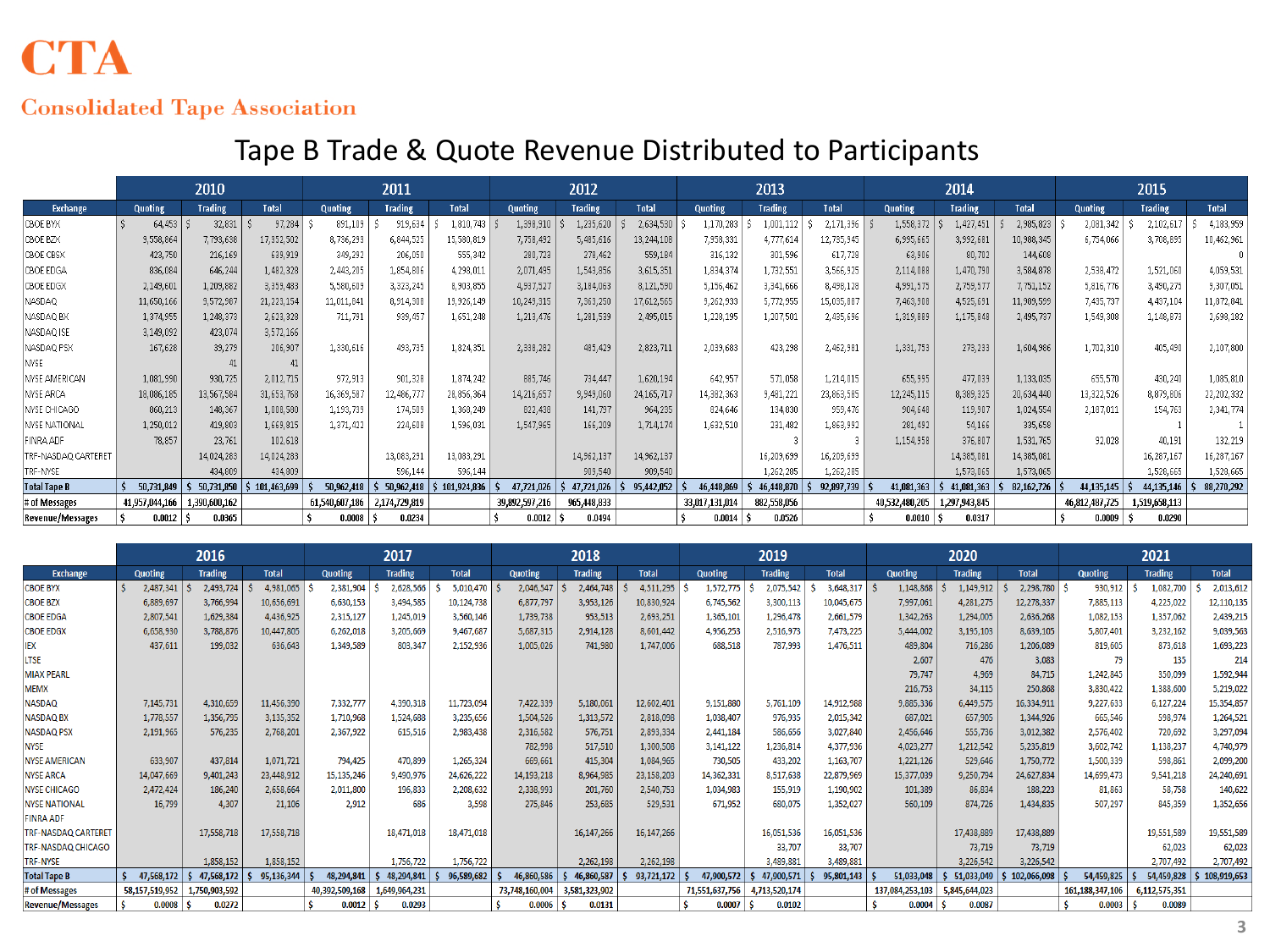## **CTA Consolidated Tape Association**

CTA Plan Trade & Quote Revenue Distributed to Participants